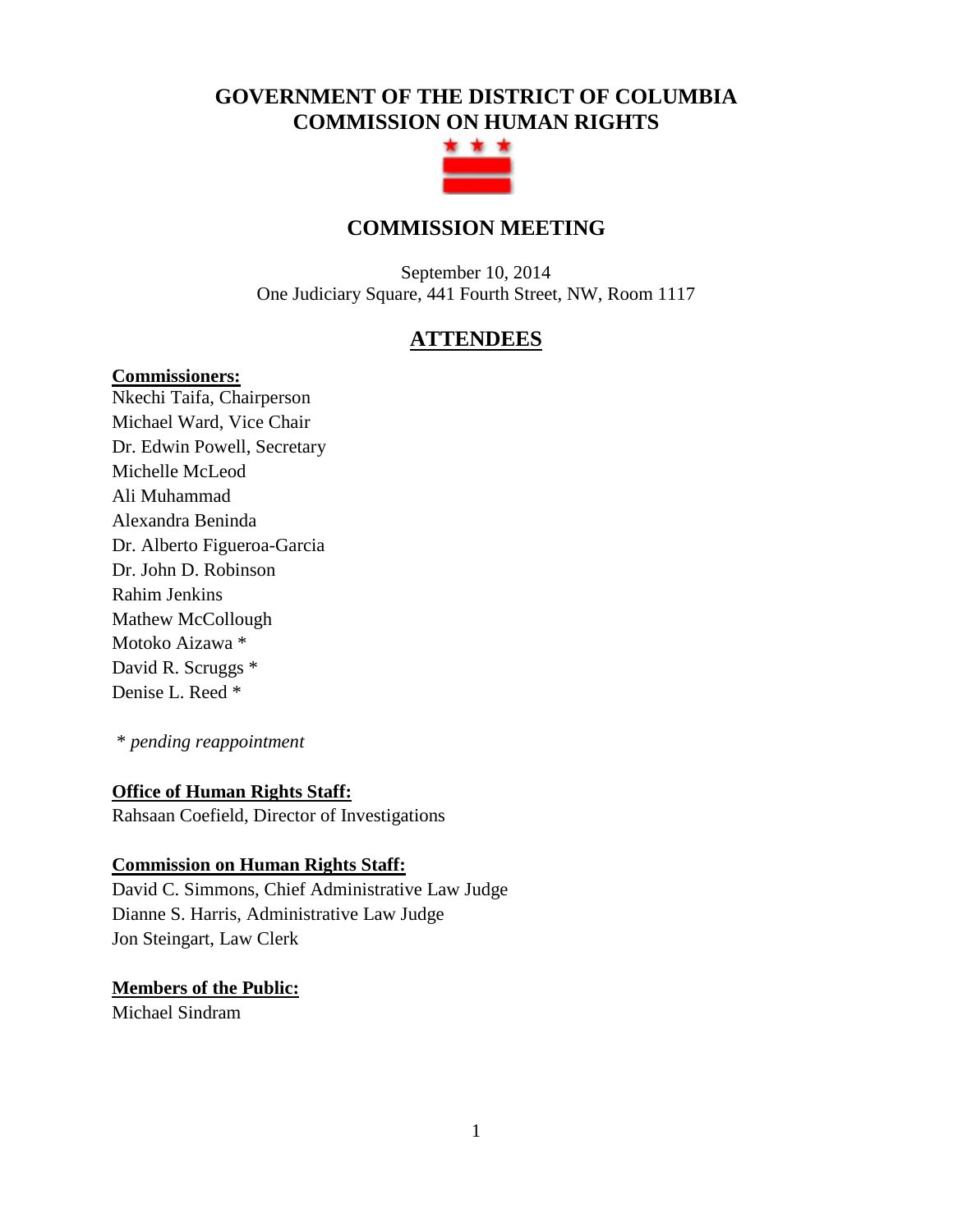# **I. CALL TO ORDER**

Chairperson Taifa called the Commission's September meeting to order at 6:33pm.

# **II. ROLL CALL**

Secretary Powell conducted the roll call and ten Commissioners were present to constitute a quorum for an official meeting. Additionally, three Commissioners who had been re-nominated to the Commission and are awaiting final confirmation by the City Council were also present.

## **III. ADOPTION OF MEETING MINUTES**

The Commission approved the minutes from its January 8, 2014 Official Meeting. It also approved the minutes from the March 19, 2014, May 14, 2014 and July 9, 2014 Unofficial Meetings.

## **IV. REPORT OF THE DIRECTOR, OFFICE OF HUMAN RIGHTS**

Rahsaan Coefield, Office of Human Rights Investigations Program Director, presented a report on behalf of Office of Human Rights Director Mónica Palacio.

In October, the Office will launch a campaign called "DC 19" to familiarize the public with the Human Rights Act's 19 protected traits. Advertisements will run throughout the Metro system and on social media.

There is a new process for filing discrimination complaints involving taxicabs. In an effort to increase awareness about this issue and to facilitate the filing of these complaints, the Office worked with the D.C. Taxicab Commission to create a complaint form that will appear on each agency's website.

The Office will promulgate new regulations under the Language Access Act to increase the number of agencies with major public contact that report to the Office on their compliance with the Act.

The Citywide Youth Bullying Prevention Program will host a program on October 18, 2014 at Turkey Thicket Recreational Center aimed at helping parents better understand how to increase wellness and prevent bullying of youth. A series of parents workshops will be specially designed to share tools and tips to support bullying prevention and create a foundation to address bullying concerns. Suzanne Greenfield, Citywide Youth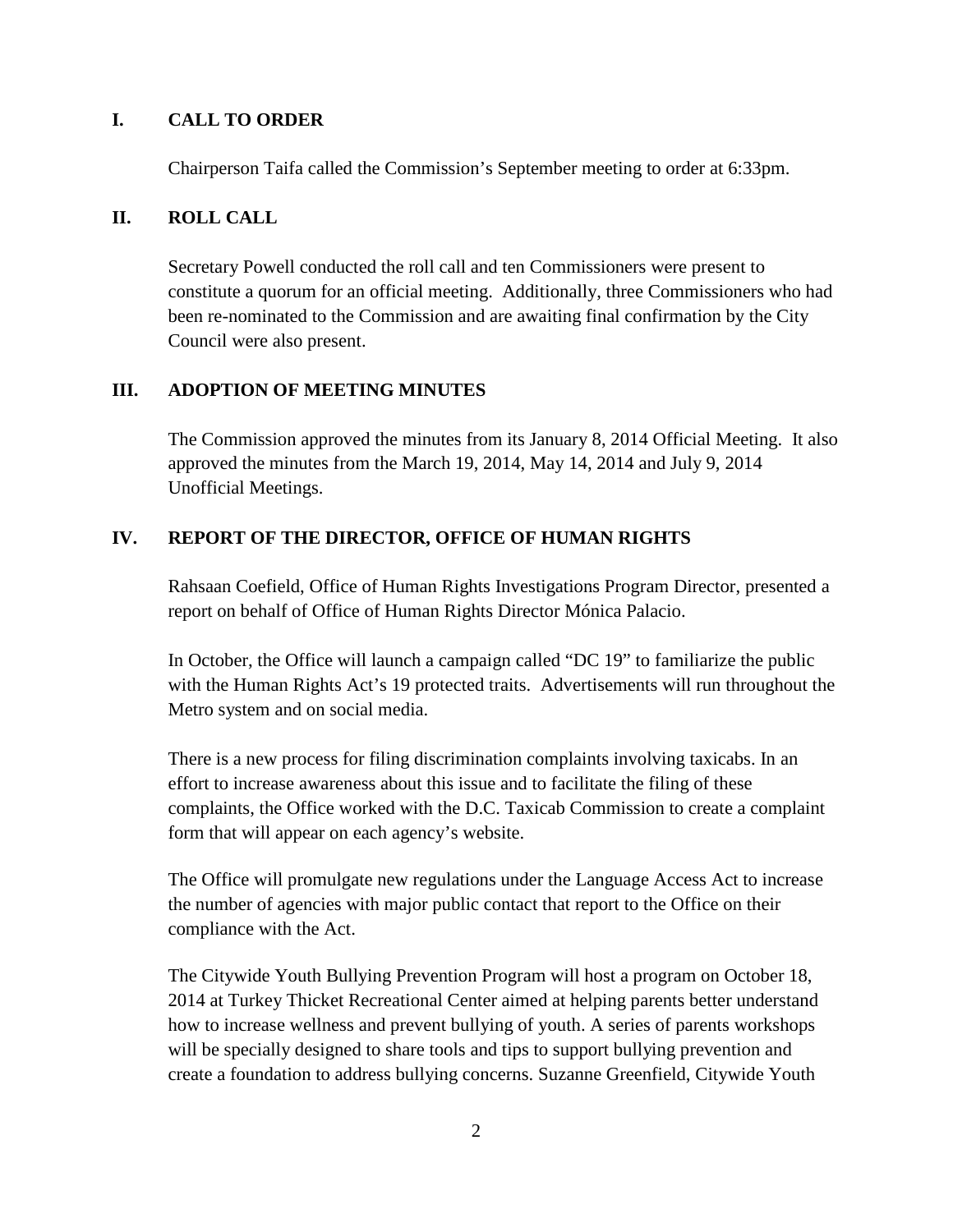Bullying Prevention Program Director, is coordinating this event.

The Office has selected a General Counsel to replace Alexis Taylor, who assumed the position of Interim Director of the Office of Disability Rights. The new General Counsel is Sunu Chandy. Before joining the Office, Ms. Chandy was a supervisory trial attorney at the Equal Employment Opportunity Commission in New York City. She will attend orientation in September and begin working full-time in November.

Following Mr. Coefield's report, Chairperson Taifa opened the floor for discussion. Commissioner McCollough voiced concerns regarding taxicab accessibility for people with disabilities. The Chairperson suggested the Commission should send a letter of appreciation to former General Counsel Alexis Taylor and former Administrative Law Judge Eli Bruch. The Commission unanimous adopted a motion to that effect.

### **V. REPORT OF THE CHIEF ADMINISTRATIVE LAW JUDGE**

Chief Administrative Law Judge David Simmons presented a report on the performance of the Commission since the last meeting. Judge Simmons reported that the docket currently has seven (7) Commission cases, three (3) Office of Human Rights cases, and five (5) Criminal Background Checks for the Protection of Children Act cases. The Commission closed thirteen (13) cases this fiscal year, 118% of its closure goal for FY 2014. Some cases were remanded pending appointment of counsel. The need for counsel to represent Complainant's in these cases is a priority for Director Palacio and Ms. Chandy. The Commission closed six (6) Office of Human Rights cases, 200% of its goal. The Commission also closed three (3) Criminal Background Checks cases, 75% of its closure goal.

There are currently eleven (11) active Commissioners. Appointments to the Commission are staggered such that the three-year term of five (5) Commissioners expire at the end of each calendar year. Currently, the term of four (4) Commissioners will expire on December 31, 2014. Three of those Commissioners have requested to be reappointed. All three have been renomination for the Commission and are awaiting confirmation by the City Council. The terms of three (3) Commissioners expired at the end of the 2013 calendar year, and the Council did not act in time to confirm their reappointments before their 180-day holdover period expired. These three Commissioners are currently in the process of being reappointed. Given the current and pending appointments and reappointments, there is only one (1) vacant spot on the Commission and the Office of Boards and Commissions hopes to propose a nominee for that vacancy in the near future.

Judge Simmons also discussed the basis organization of the Commission. He reported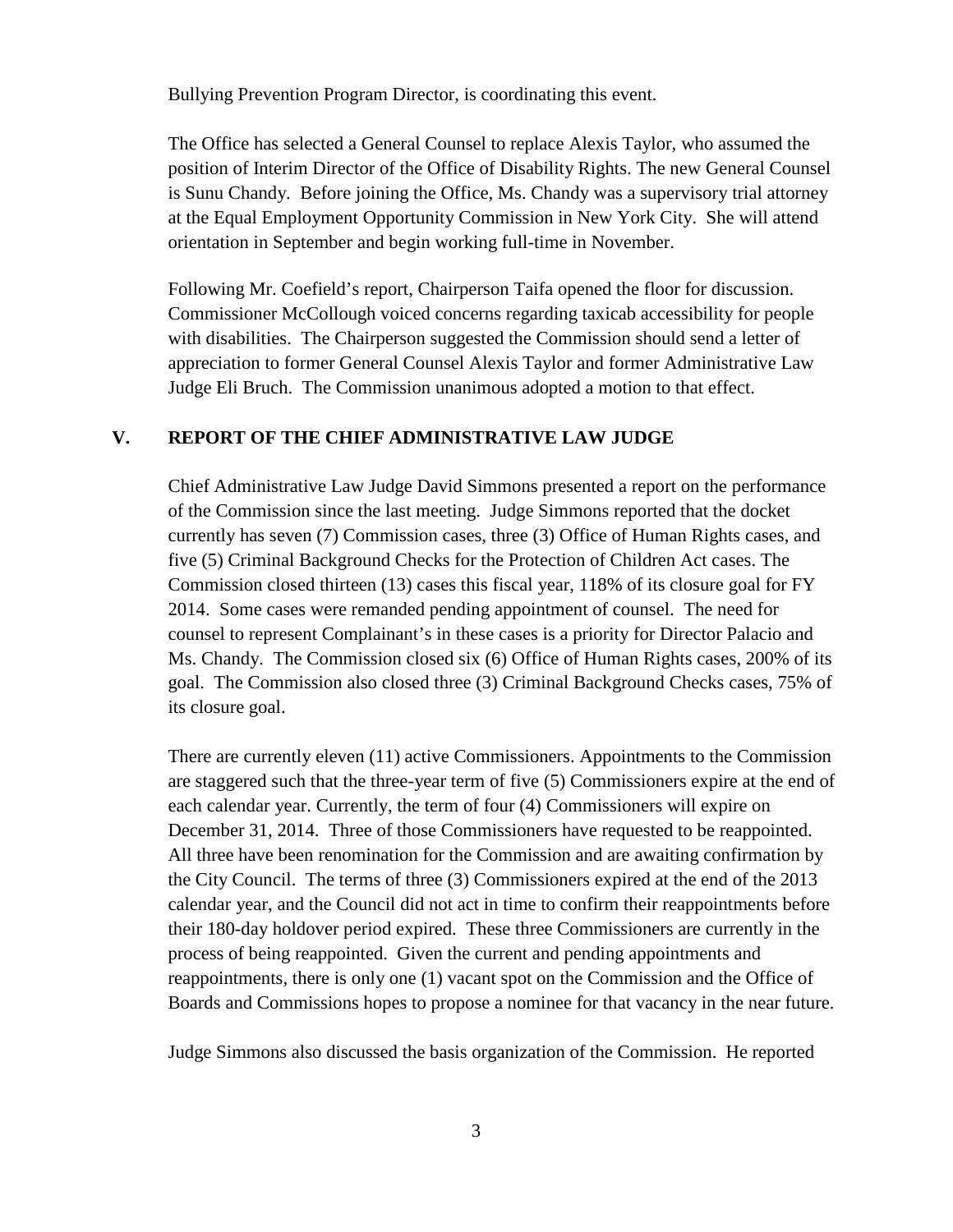that the Chair of the Commission is appointed by the Mayor and serves at the pleasure of the Mayor. The other officers of the Commission, the Vice Chair and the Secretary, are elected for one-year terms at the Commission's meeting in January of each year. Judge Simmons also reported on the current composition of the Commission's Committees. Specifically, the members of the various Committees are:

> Rules Committee Michael Ward – Chair Motoko Aizawa Edwin Powell Ali Muhammad requested to serve on this Committee

> Cornelius R. "Neil" Alexander Awards Selection Committee Nkechi Taifa – Chair Motoko Aizawa David Scruggs

Awards Gala Planning Committee Earline Budd Mathew McCollough Dianne Harris

Youth Human Rights Ambassador Committee Edwin Powell Motoko Aizawa David Simmons

Judge Simmons reported that a candidate had been identified for the vacant Administrative Law Judge position. This candidate was currently being vetted as part of the personnel process and that it was hoped that something could be announced about the status of this vacancy by October  $1<sup>st</sup>$ . Judge Simmons also introduced the newest Law Clerk for the Commission, Jon Steingart.

## **VI. OLD BUSINESS**

The principal matter of Old Business was the status of the reappointment of Commissioners. Judge Simmons provided a report on the status of reappointments as part of his Chief ALJ Report.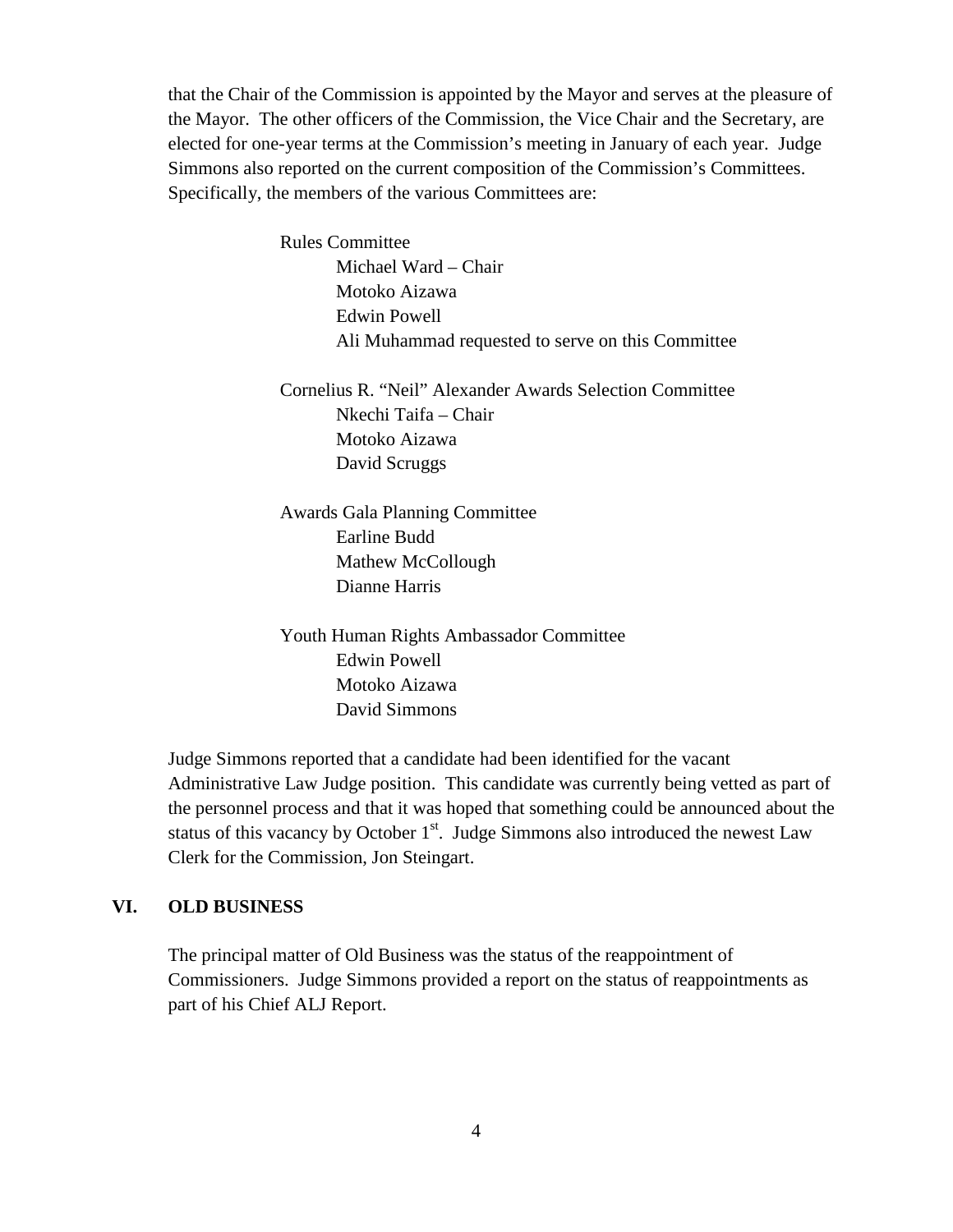#### **VII. NEW BUSINESS**

A. Theme for Human Rights Award Ceremony

The Commission briefly discussed possible themes for the upcoming Human Rights Awards Ceremony.

B. Cornelius R. "Neil" Alexander Humanitarian Award

It was reported that one nomination for the Neil Alexander Award has been received, and a former awardee has mentioned that he might have a suitable candidate. The Commissioners were encouraged to think about potential nominees for this award.

C. Ban the Box Legislation

Judge Simmons provided a brief summary on the recently passed Ban the Box legislation. This Act is currently before Congress undergoing the 30-day Congressional Review period.

D. Litigation Manual

It was reported that the Commission's staff was working on litigation manual to provide information to the public and attorneys about the process and procedures for litigating a case before the Commission. Dr. Figueroa-Garcia volunteered to assist with this effort.

E. Comments by the Chair

Chairperson Taifa advised the body that she had informed the Office of Boards and Commission that she would not seek to be reappointed to the Commission after her term expires on December 31, 2014. She did note however that, if necessary, she would be willing to serve in a holdover capacity until a new Chair was appointed by the Mayor. She also reported that Commissioners Beninda and Figueroa-Garcia had been the first to volunteer and so were selected to attend a HUD training session in Philadelphia on handling fair housing cases.

#### **VIII. COMMUNITY COMMENTS**

Michael Sindram discussed several concerns he had with the Office and Commission.